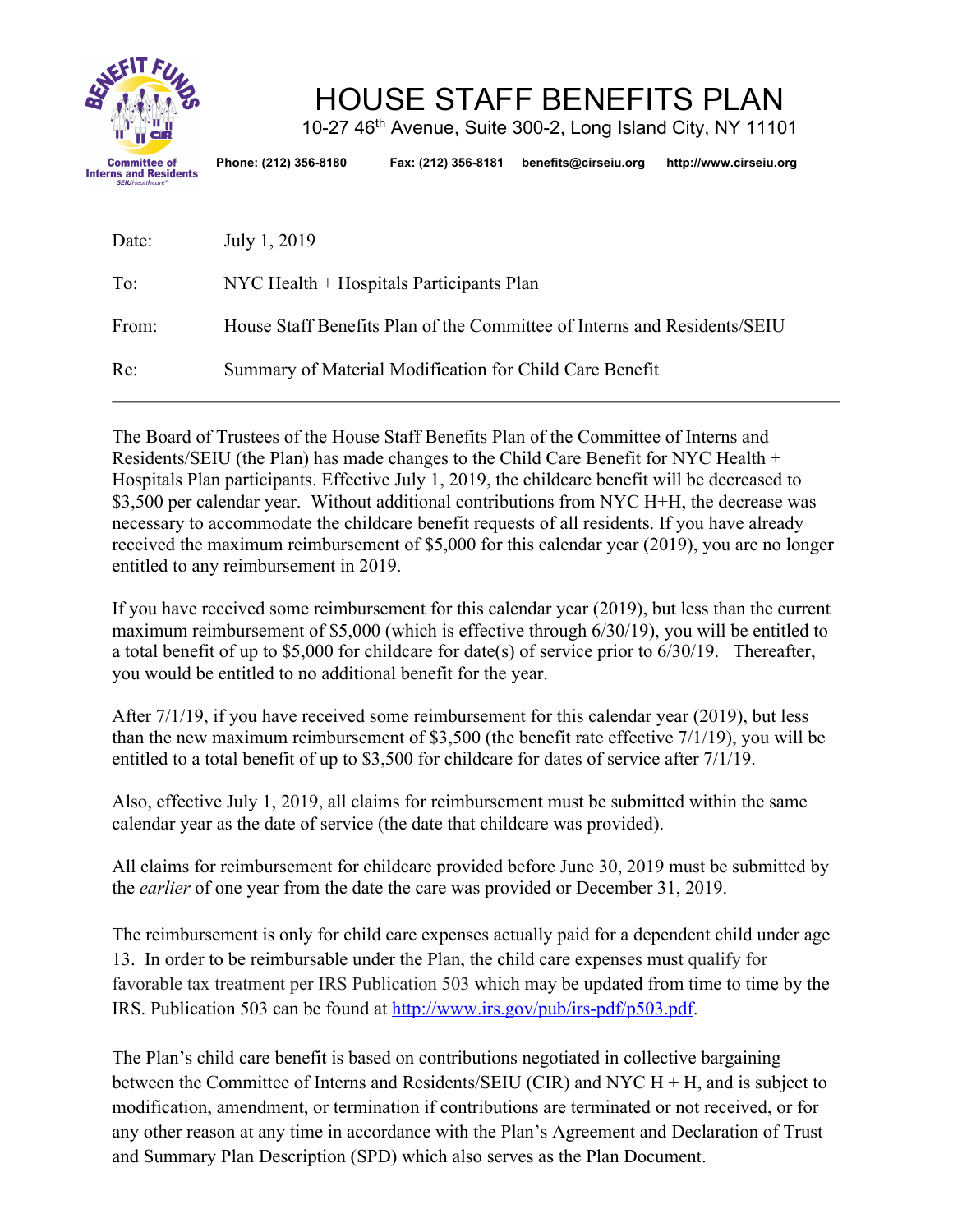This updated Summary of Material Modification explains the parameters of the benefit and will constitute an amendment to and be part of the SPD. If you have any questions about the benefit, please call the Plan office at (212) 356-8180 or via email benefits@cirseiu.org. You may seek review of any adverse benefit determination in accordance with the Claims Review and Appeals Procedure set forth in the SPD/Plan Document.

## **Eligible For Reimbursement**

- The child care must be for a qualifying child who is your dependent, who was under age 13 when the care was provided.
- Lived with you for more than half the year and you are paying for a childcare provider that allows you to go to work.
- The child care provider social security number is required on the reimbursement form.
- Expenses for a child in nursery school, pre-school or similar program below the level of kindergarten are eligible.
- Expenses for before-school or after-school care of a child in kindergarten or a higher grade, and expenses for recreational day camp are eligible.
- The provider may be a relative who is not your dependent.
- If the care center provides care for more than six persons, it must be licensed and provide proof.
- Child(ren) must be an active dependent on your plan when the service occurred.
- Submit proof of payment within the same calendar year as the dates of service.

### **Not Eligible For Reimbursement**

- Expenses to attend school or overnight camp are not eligible.
- Expenses submitted in a new calendar year with prior year dates of service.
- The child care provider may not be a dependent for whom you (or your spouse if filing jointly) can claim an exemption.
- The child care provider may not be your child who was under age 19 at the end of the year.
- The child care provider may not be a person who was your spouse at any time during the year.
- The child care provider may not be the parent of the child.
- You (and your spouse if filing jointly) must be working during the period for which you claim reimbursement, but the IRS considers full-time students or persons not able to care for themselves the equivalent of working.
- Special IRS rules apply to married couples and spouses legally separated or living apart.

For your convenience, we are attaching Figure A from the current IRS Publication 503, which outlines the requirements in the form of a diagram.

You may not claim a credit or deduction with the IRS for any expenses for which the Plan provides reimbursement.